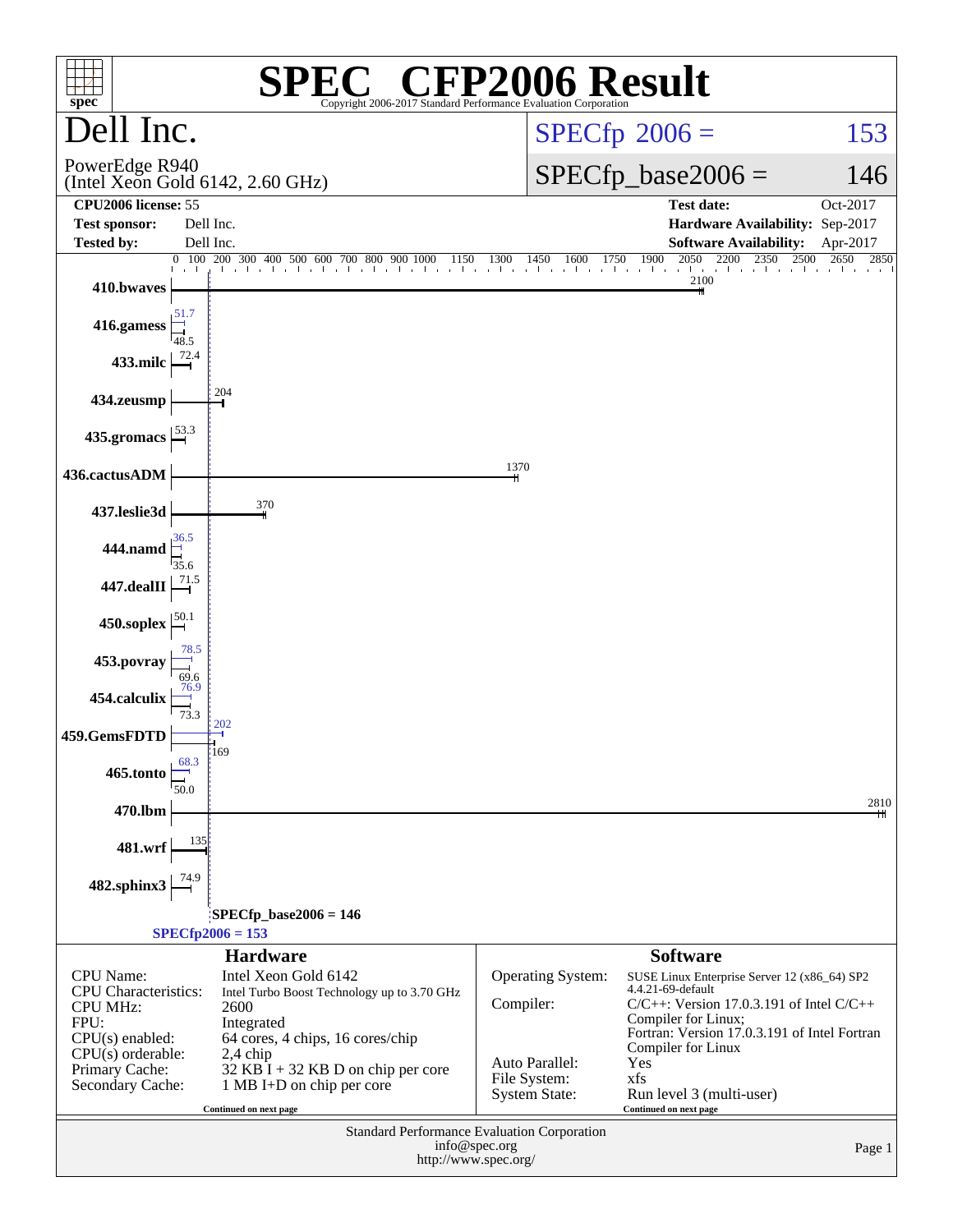

## Dell Inc.

## $SPECfp2006 = 153$  $SPECfp2006 = 153$

#### PowerEdge R940

(Intel Xeon Gold 6142, 2.60 GHz)

### $SPECfp\_base2006 = 146$

| <b>CPU2006 license: 55</b> |                                      |                       | <b>Test date:</b><br>Oct-2017             |
|----------------------------|--------------------------------------|-----------------------|-------------------------------------------|
| <b>Test sponsor:</b>       | Dell Inc.                            |                       | Hardware Availability: Sep-2017           |
| <b>Tested by:</b>          | Dell Inc.                            |                       | <b>Software Availability:</b><br>Apr-2017 |
| L3 Cache:                  | 22 MB I+D on chip per chip           | <b>Base Pointers:</b> | $64$ -bit                                 |
| Other Cache:               | None                                 | Peak Pointers:        | $32/64$ -bit                              |
| Memory:                    | 768 GB (48 x 16 GB 2Rx8 PC4-2666V-R) | Other Software:       | None                                      |
| Disk Subsystem:            | 1 x 900 GB 15K RPM SAS12             |                       |                                           |
| Other Hardware:            | None                                 |                       |                                           |

**[Results Table](http://www.spec.org/auto/cpu2006/Docs/result-fields.html#ResultsTable)**

| Results Tavic          |                                                                                                          |       |                |       |                |              |                |              |                |              |                |              |
|------------------------|----------------------------------------------------------------------------------------------------------|-------|----------------|-------|----------------|--------------|----------------|--------------|----------------|--------------|----------------|--------------|
|                        | <b>Base</b>                                                                                              |       |                |       |                | <b>Peak</b>  |                |              |                |              |                |              |
| <b>Benchmark</b>       | <b>Seconds</b>                                                                                           | Ratio | <b>Seconds</b> | Ratio | <b>Seconds</b> | <b>Ratio</b> | <b>Seconds</b> | <b>Ratio</b> | <b>Seconds</b> | <b>Ratio</b> | <b>Seconds</b> | <b>Ratio</b> |
| $ 410$ .bwaves         | 6.52                                                                                                     | 2080  | 6.48           | 2100  | 6.47           | 2100         | 6.52           | 2080         | 6.48           | 2100         | 6.47           | 2100         |
| 416.gamess             | 404                                                                                                      | 48.4  | 404            | 48.5  | 404            | 48.5         | 379            | 51.7         | 379            | 51.7         | 379            | 51.7         |
| $433$ .milc            | 127                                                                                                      | 72.4  | 121            | 76.2  | 127            | 72.4         | 127            | 72.4         | 121            | 76.2         | 127            | 72.4         |
| $434$ . zeusmp         | 44.5                                                                                                     | 204   | 45.3           | 201   | 44.6           | 204          | 44.5           | 204          | 45.3           | 201          | 44.6           | 204          |
| $435.$ gromacs         | 134                                                                                                      | 53.3  | 134            | 53.4  | 135            | 53.0         | 134            | 53.3         | 134            | 53.4         | 135            | 53.0         |
| 436.cactusADM          | 8.83                                                                                                     | 1350  | 8.73           | 1370  | 8.73           | 1370         | 8.83           | 1350         | 8.73           | 1370         | 8.73           | 1370         |
| 437.leslie3d           | 25.4                                                                                                     | 370   | 25.4           | 371   | 25.9           | 363          | 25.4           | 370          | 25.4           | 371          | 25.9           | 363          |
| 444.namd               | 225                                                                                                      | 35.6  | 226            | 35.5  | 225            | 35.6         | 220            | 36.5         | 220            | 36.5         | 220            | 36.5         |
| $ 447 \text{.}$ dealII | 165                                                                                                      | 69.5  | 160            | 71.5  | 160            | 71.6         | 165            | 69.5         | 160            | 71.5         | 160            | 71.6         |
| $450$ .soplex          | 163                                                                                                      | 51.3  | 167            | 49.9  | 166            | 50.1         | 163            | 51.3         | 167            | 49.9         | 166            | 50.1         |
| $453$ .povray          | 76.4                                                                                                     | 69.6  | 76.4           | 69.6  | 76.5           | 69.6         | 67.7           | 78.5         | 67.8           | 78.5         | 67.7           | 78.6         |
| $454$ .calculix        | 112                                                                                                      | 73.4  | 113            | 73.3  | 113            | 73.1         | 107            | 76.9         | 108            | 76.7         | 107            | 76.9         |
| 459.GemsFDTD           | 62.6                                                                                                     | 169   | 63.3           | 168   | 62.3           | 170          | 53.1           | 200          | 52.3           | 203          | 52.6           | 202          |
| $ 465$ .tonto          | 197                                                                                                      | 50.0  | 202            | 48.7  | 196            | 50.3         | 144            | 68.3         | 144            | 68.3         | 144            | 68.3         |
| 470.1bm                | 4.89                                                                                                     | 2810  | 4.87           | 2820  | 4.92           | 2790         | 4.89           | 2810         | 4.87           | 2820         | 4.92           | 2790         |
| 481.wrf                | 82.1                                                                                                     | 136   | 83.3           | 134   | 82.6           | 135          | 82.1           | 136          | 83.3           | 134          | 82.6           | <u>135</u>   |
| 482.sphinx3            | 260                                                                                                      | 75.1  | 261            | 74.7  | 260            | 74.9         | 260            | 75.1         | 261            | 74.7         | <b>260</b>     | 74.9         |
|                        | Results appear in the order in which they were run. Bold underlined text indicates a median measurement. |       |                |       |                |              |                |              |                |              |                |              |

### **[Operating System Notes](http://www.spec.org/auto/cpu2006/Docs/result-fields.html#OperatingSystemNotes)**

Stack size set to unlimited using "ulimit -s unlimited"

### **[Platform Notes](http://www.spec.org/auto/cpu2006/Docs/result-fields.html#PlatformNotes)**

 BIOS settings: Logical Processor Disabled Virtualization Technology Disabled Sub NUMA Cluster Disabled System Profile set to Custom CPU Performance set to Maximum Performance C1E Disabled C States set to Autonomous Uncore Frequency set to Dynamic Memory Patrol Scrub Disabled

Continued on next page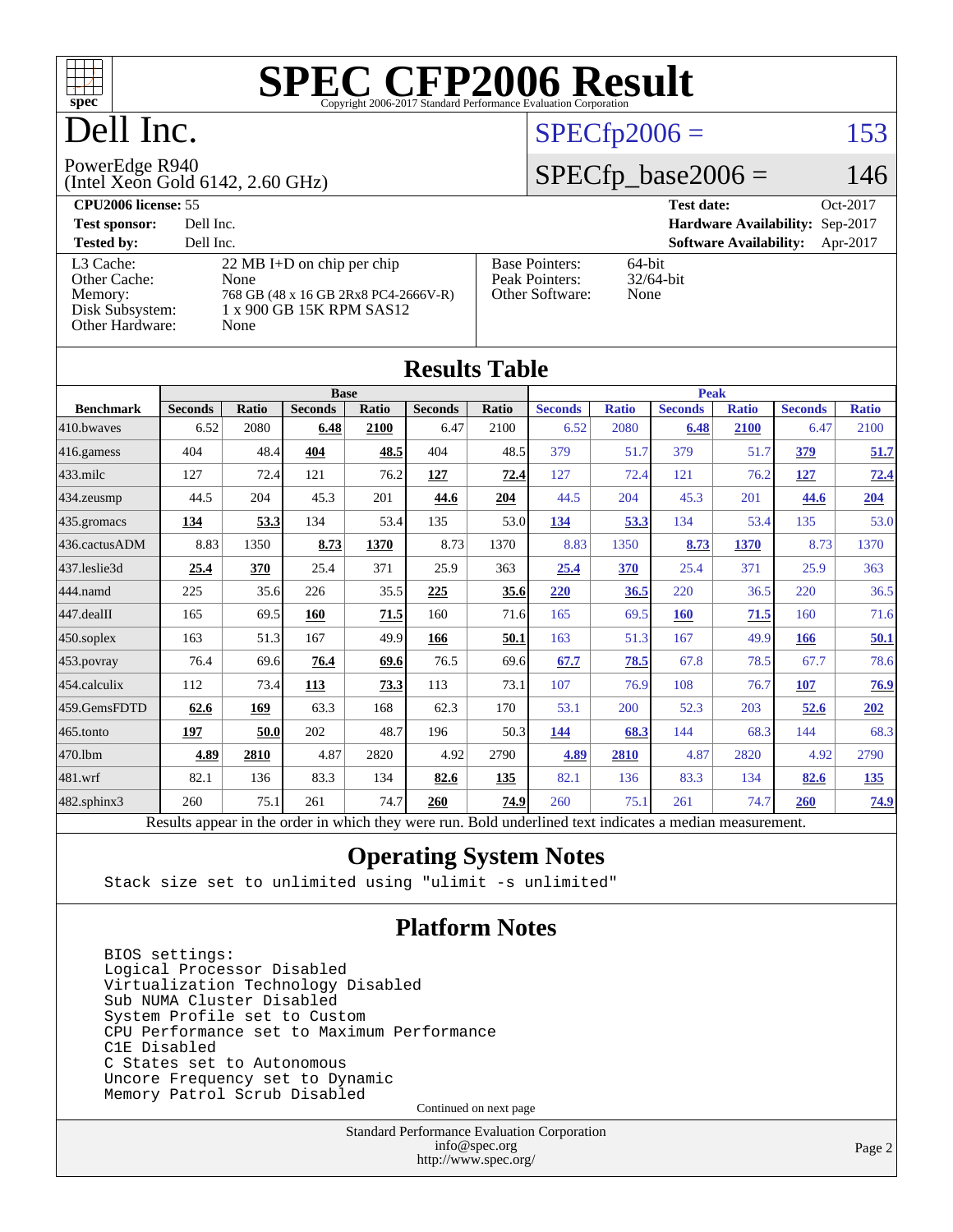

## Dell Inc.

 $SPECTp2006 = 153$ 

(Intel Xeon Gold 6142, 2.60 GHz) PowerEdge R940

 $SPECTp\_base2006 = 146$ 

**[CPU2006 license:](http://www.spec.org/auto/cpu2006/Docs/result-fields.html#CPU2006license)** 55 **[Test date:](http://www.spec.org/auto/cpu2006/Docs/result-fields.html#Testdate)** Oct-2017 **[Test sponsor:](http://www.spec.org/auto/cpu2006/Docs/result-fields.html#Testsponsor)** Dell Inc. **[Hardware Availability:](http://www.spec.org/auto/cpu2006/Docs/result-fields.html#HardwareAvailability)** Sep-2017 **[Tested by:](http://www.spec.org/auto/cpu2006/Docs/result-fields.html#Testedby)** Dell Inc. **[Software Availability:](http://www.spec.org/auto/cpu2006/Docs/result-fields.html#SoftwareAvailability)** Apr-2017

### **[Platform Notes \(Continued\)](http://www.spec.org/auto/cpu2006/Docs/result-fields.html#PlatformNotes)**

Standard Performance Evaluation Corporation [info@spec.org](mailto:info@spec.org) Page 3 Energy Efficiency Policy set to Performance CPU Interconnect Bus Link Power Management Disabled PCI ASPM L1 Link Power Management Disabled Sysinfo program /home/cpu2006/config/sysinfo.rev6993 Revision 6993 of 2015-11-06 (b5e8d4b4eb51ed28d7f98696cbe290c1) running on linux-2h8y Fri Oct 6 14:34:42 2017 This section contains SUT (System Under Test) info as seen by some common utilities. To remove or add to this section, see: <http://www.spec.org/cpu2006/Docs/config.html#sysinfo> From /proc/cpuinfo model name : Intel(R) Xeon(R) Gold 6142 CPU @ 2.60GHz 4 "physical id"s (chips) 64 "processors" cores, siblings (Caution: counting these is hw and system dependent. The following excerpts from /proc/cpuinfo might not be reliable. Use with caution.) cpu cores : 16 siblings : 16 physical 0: cores 0 1 2 3 4 5 6 7 8 9 10 11 12 13 14 15 physical 1: cores 0 1 2 3 4 5 6 7 8 9 10 11 12 13 14 15 physical 2: cores 0 1 2 3 4 5 6 7 8 9 10 11 12 13 14 15 physical 3: cores 0 1 2 3 4 5 6 7 8 9 10 11 12 13 14 15 cache size : 22528 KB From /proc/meminfo MemTotal: 791225344 kB HugePages\_Total: 0 Hugepagesize: 2048 kB /usr/bin/lsb\_release -d SUSE Linux Enterprise Server 12 SP2 From /etc/\*release\* /etc/\*version\* SuSE-release: SUSE Linux Enterprise Server 12 (x86\_64) VERSION = 12 PATCHLEVEL = 2 # This file is deprecated and will be removed in a future service pack or release. # Please check /etc/os-release for details about this release. os-release: NAME="SLES" VERSION="12-SP2" VERSION\_ID="12.2" PRETTY\_NAME="SUSE Linux Enterprise Server 12 SP2" ID="sles" ANSI\_COLOR="0;32" CPE\_NAME="cpe:/o:suse:sles:12:sp2" uname -a: Continued on next page

<http://www.spec.org/>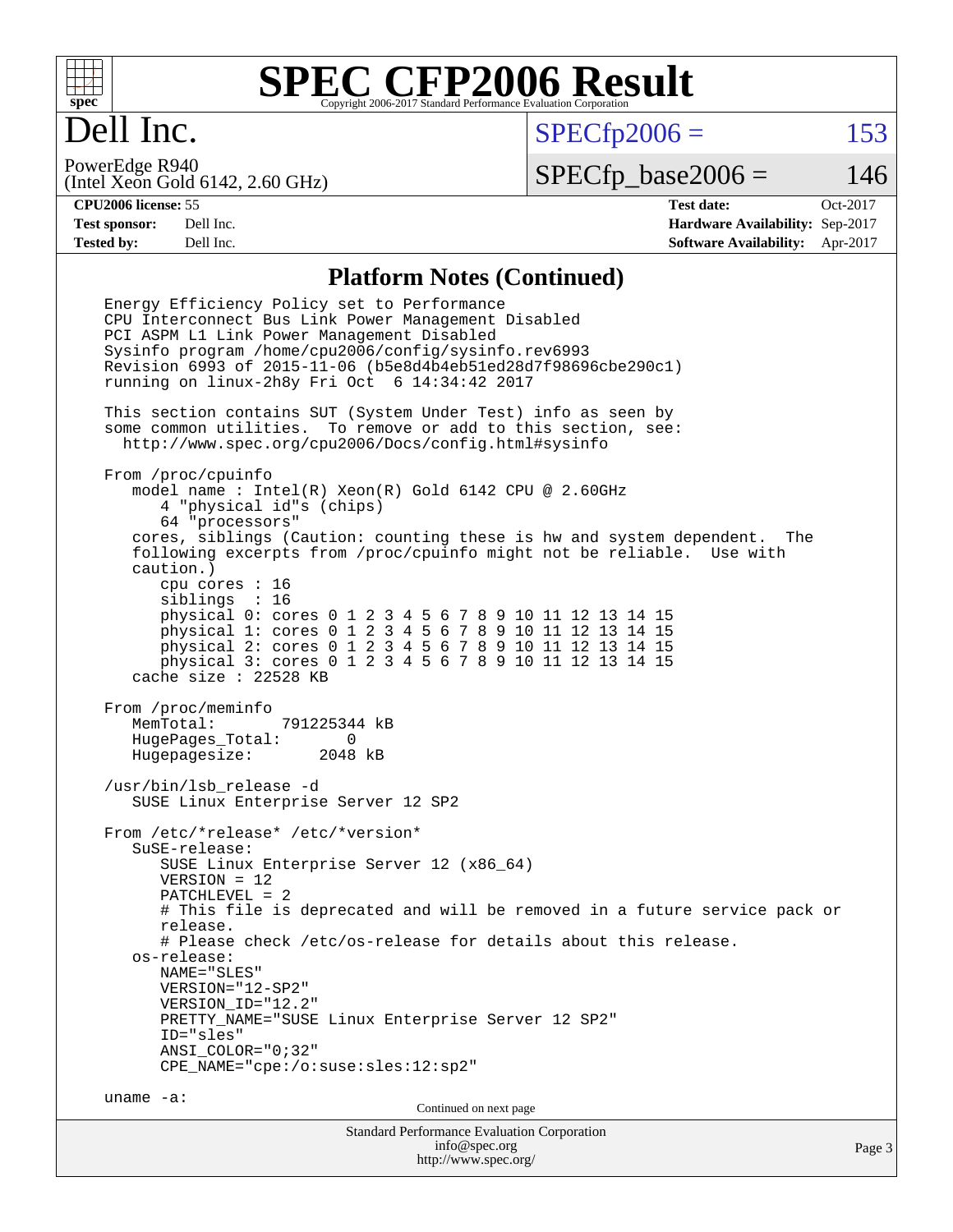

## Dell Inc.

 $SPECTp2006 = 153$ 

(Intel Xeon Gold  $6142$ ,  $2.60$  GHz) PowerEdge R940

 $SPECTp\_base2006 = 146$ 

**[Tested by:](http://www.spec.org/auto/cpu2006/Docs/result-fields.html#Testedby)** Dell Inc. **[Software Availability:](http://www.spec.org/auto/cpu2006/Docs/result-fields.html#SoftwareAvailability)** Apr-2017

**[CPU2006 license:](http://www.spec.org/auto/cpu2006/Docs/result-fields.html#CPU2006license)** 55 **[Test date:](http://www.spec.org/auto/cpu2006/Docs/result-fields.html#Testdate)** Oct-2017 **[Test sponsor:](http://www.spec.org/auto/cpu2006/Docs/result-fields.html#Testsponsor)** Dell Inc. **[Hardware Availability:](http://www.spec.org/auto/cpu2006/Docs/result-fields.html#HardwareAvailability)** Sep-2017

#### **[Platform Notes \(Continued\)](http://www.spec.org/auto/cpu2006/Docs/result-fields.html#PlatformNotes)**

 Linux linux-2h8y 4.4.21-69-default #1 SMP Tue Oct 25 10:58:20 UTC 2016 (9464f67) x86\_64 x86\_64 x86\_64 GNU/Linux

run-level 3 Oct 6 10:07

SPEC is set to: /home/cpu2006<br>Filesystem Type Size Type Size Used Avail Use% Mounted on /dev/sda4 xfs 796G 17G 780G 3% /home Additional information from dmidecode:

 Warning: Use caution when you interpret this section. The 'dmidecode' program reads system data which is "intended to allow hardware to be accurately determined", but the intent may not be met, as there are frequent changes to hardware, firmware, and the "DMTF SMBIOS" standard.

 BIOS Dell Inc. 1.1.7 08/10/2017 Memory: 48x 00CE063200CE M393A2K43BB1-CTD 16 GB 2 rank 2666 MHz

(End of data from sysinfo program)

#### **[General Notes](http://www.spec.org/auto/cpu2006/Docs/result-fields.html#GeneralNotes)**

Environment variables set by runspec before the start of the run: KMP\_AFFINITY = "granularity=fine,compact" LD\_LIBRARY\_PATH = "/home/cpu2006/lib/ia32:/home/cpu2006/lib/intel64:/home/cpu2006/sh10.2" OMP\_NUM\_THREADS = "64"

 Binaries compiled on a system with 1x Intel Core i7-4790 CPU + 32GB RAM memory using Redhat Enterprise Linux 7.2 Transparent Huge Pages disabled with: echo never > /sys/kernel/mm/transparent\_hugepage/enabled Filesystem page cache cleared with: shell invocation of 'sync; echo 3 > /proc/sys/vm/drop\_caches' prior to run

### **[Base Compiler Invocation](http://www.spec.org/auto/cpu2006/Docs/result-fields.html#BaseCompilerInvocation)**

[C benchmarks](http://www.spec.org/auto/cpu2006/Docs/result-fields.html#Cbenchmarks): [icc -m64](http://www.spec.org/cpu2006/results/res2017q4/cpu2006-20171114-50521.flags.html#user_CCbase_intel_icc_64bit_bda6cc9af1fdbb0edc3795bac97ada53)

[C++ benchmarks:](http://www.spec.org/auto/cpu2006/Docs/result-fields.html#CXXbenchmarks) [icpc -m64](http://www.spec.org/cpu2006/results/res2017q4/cpu2006-20171114-50521.flags.html#user_CXXbase_intel_icpc_64bit_fc66a5337ce925472a5c54ad6a0de310)

[Fortran benchmarks](http://www.spec.org/auto/cpu2006/Docs/result-fields.html#Fortranbenchmarks): [ifort -m64](http://www.spec.org/cpu2006/results/res2017q4/cpu2006-20171114-50521.flags.html#user_FCbase_intel_ifort_64bit_ee9d0fb25645d0210d97eb0527dcc06e)

[Benchmarks using both Fortran and C](http://www.spec.org/auto/cpu2006/Docs/result-fields.html#BenchmarksusingbothFortranandC): [icc -m64](http://www.spec.org/cpu2006/results/res2017q4/cpu2006-20171114-50521.flags.html#user_CC_FCbase_intel_icc_64bit_bda6cc9af1fdbb0edc3795bac97ada53) [ifort -m64](http://www.spec.org/cpu2006/results/res2017q4/cpu2006-20171114-50521.flags.html#user_CC_FCbase_intel_ifort_64bit_ee9d0fb25645d0210d97eb0527dcc06e)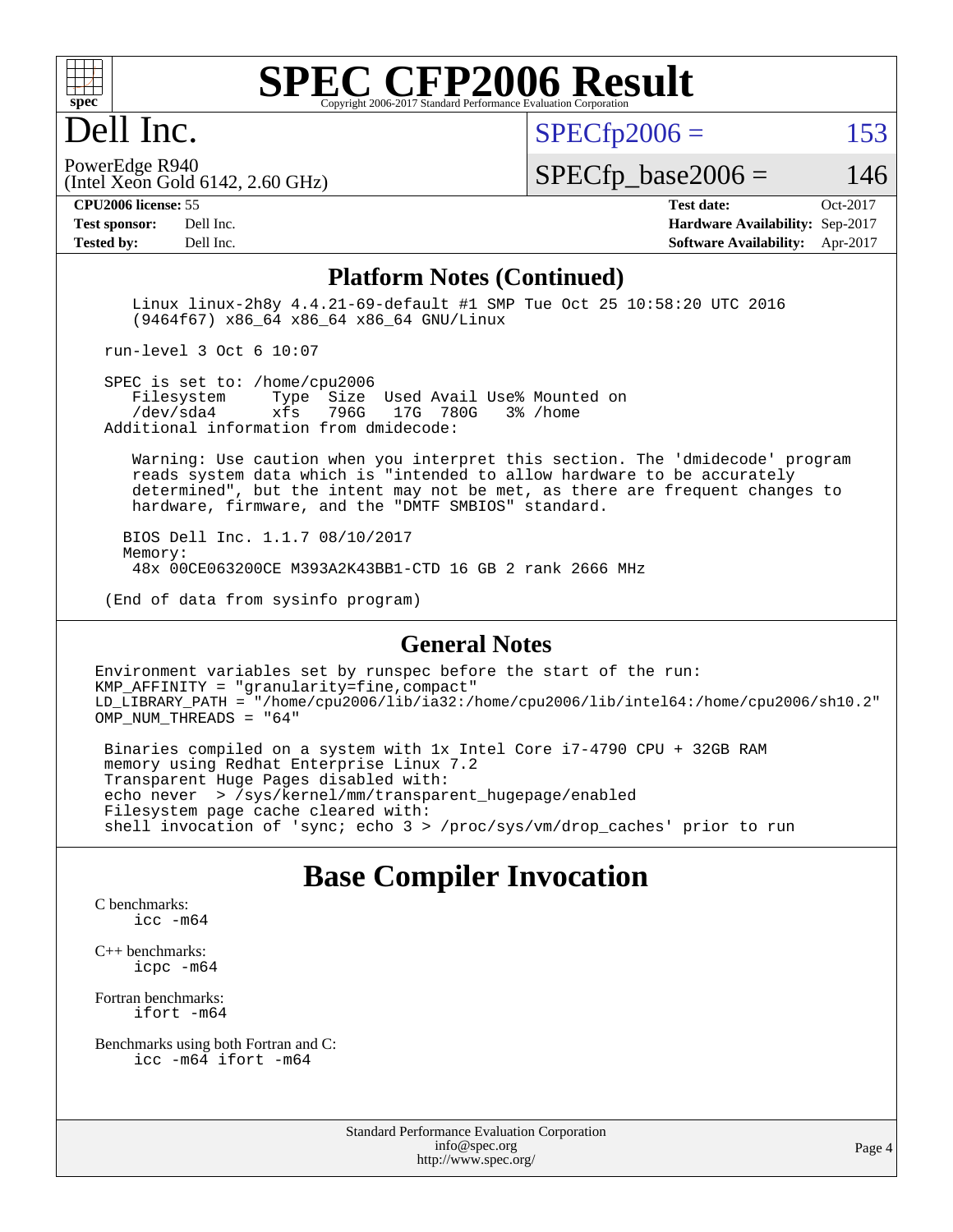

## Dell Inc.

 $SPECTp2006 = 153$ 

(Intel Xeon Gold 6142, 2.60 GHz) PowerEdge R940

 $SPECfp\_base2006 = 146$ 

**[CPU2006 license:](http://www.spec.org/auto/cpu2006/Docs/result-fields.html#CPU2006license)** 55 **[Test date:](http://www.spec.org/auto/cpu2006/Docs/result-fields.html#Testdate)** Oct-2017 **[Test sponsor:](http://www.spec.org/auto/cpu2006/Docs/result-fields.html#Testsponsor)** Dell Inc. **[Hardware Availability:](http://www.spec.org/auto/cpu2006/Docs/result-fields.html#HardwareAvailability)** Sep-2017 **[Tested by:](http://www.spec.org/auto/cpu2006/Docs/result-fields.html#Testedby)** Dell Inc. **[Software Availability:](http://www.spec.org/auto/cpu2006/Docs/result-fields.html#SoftwareAvailability)** Apr-2017

### **[Base Portability Flags](http://www.spec.org/auto/cpu2006/Docs/result-fields.html#BasePortabilityFlags)**

|  | 410.bwaves: -DSPEC CPU LP64<br>416.gamess: -DSPEC_CPU_LP64 |                                                                |
|--|------------------------------------------------------------|----------------------------------------------------------------|
|  | 433.milc: -DSPEC CPU LP64                                  |                                                                |
|  | 434.zeusmp: -DSPEC_CPU_LP64                                |                                                                |
|  | 435.gromacs: -DSPEC_CPU_LP64 -nofor_main                   |                                                                |
|  | 436.cactusADM: - DSPEC CPU LP64 - nofor main               |                                                                |
|  | 437.leslie3d: -DSPEC CPU LP64                              |                                                                |
|  | 444.namd: - DSPEC CPU LP64                                 |                                                                |
|  | 447.dealII: -DSPEC_CPU LP64                                |                                                                |
|  | 450.soplex: -DSPEC_CPU_LP64                                |                                                                |
|  | 453.povray: -DSPEC_CPU_LP64                                |                                                                |
|  | 454.calculix: - DSPEC CPU LP64 - nofor main                |                                                                |
|  | 459. GemsFDTD: - DSPEC CPU LP64                            |                                                                |
|  | 465.tonto: - DSPEC CPU LP64                                |                                                                |
|  | 470.1bm: - DSPEC CPU LP64                                  |                                                                |
|  |                                                            | 481.wrf: -DSPEC_CPU_LP64 -DSPEC_CPU_CASE_FLAG -DSPEC_CPU_LINUX |
|  | 482.sphinx3: -DSPEC CPU LP64                               |                                                                |
|  |                                                            |                                                                |

### **[Base Optimization Flags](http://www.spec.org/auto/cpu2006/Docs/result-fields.html#BaseOptimizationFlags)**

[C benchmarks](http://www.spec.org/auto/cpu2006/Docs/result-fields.html#Cbenchmarks): [-xCORE-AVX2](http://www.spec.org/cpu2006/results/res2017q4/cpu2006-20171114-50521.flags.html#user_CCbase_f-xCORE-AVX2) [-ipo](http://www.spec.org/cpu2006/results/res2017q4/cpu2006-20171114-50521.flags.html#user_CCbase_f-ipo) [-O3](http://www.spec.org/cpu2006/results/res2017q4/cpu2006-20171114-50521.flags.html#user_CCbase_f-O3) [-no-prec-div](http://www.spec.org/cpu2006/results/res2017q4/cpu2006-20171114-50521.flags.html#user_CCbase_f-no-prec-div) [-parallel](http://www.spec.org/cpu2006/results/res2017q4/cpu2006-20171114-50521.flags.html#user_CCbase_f-parallel) [-qopt-prefetch](http://www.spec.org/cpu2006/results/res2017q4/cpu2006-20171114-50521.flags.html#user_CCbase_f-qopt-prefetch) [C++ benchmarks:](http://www.spec.org/auto/cpu2006/Docs/result-fields.html#CXXbenchmarks) [-xCORE-AVX2](http://www.spec.org/cpu2006/results/res2017q4/cpu2006-20171114-50521.flags.html#user_CXXbase_f-xCORE-AVX2) [-ipo](http://www.spec.org/cpu2006/results/res2017q4/cpu2006-20171114-50521.flags.html#user_CXXbase_f-ipo) [-O3](http://www.spec.org/cpu2006/results/res2017q4/cpu2006-20171114-50521.flags.html#user_CXXbase_f-O3) [-no-prec-div](http://www.spec.org/cpu2006/results/res2017q4/cpu2006-20171114-50521.flags.html#user_CXXbase_f-no-prec-div) [-qopt-prefetch](http://www.spec.org/cpu2006/results/res2017q4/cpu2006-20171114-50521.flags.html#user_CXXbase_f-qopt-prefetch) [Fortran benchmarks](http://www.spec.org/auto/cpu2006/Docs/result-fields.html#Fortranbenchmarks): [-xCORE-AVX2](http://www.spec.org/cpu2006/results/res2017q4/cpu2006-20171114-50521.flags.html#user_FCbase_f-xCORE-AVX2) [-ipo](http://www.spec.org/cpu2006/results/res2017q4/cpu2006-20171114-50521.flags.html#user_FCbase_f-ipo) [-O3](http://www.spec.org/cpu2006/results/res2017q4/cpu2006-20171114-50521.flags.html#user_FCbase_f-O3) [-no-prec-div](http://www.spec.org/cpu2006/results/res2017q4/cpu2006-20171114-50521.flags.html#user_FCbase_f-no-prec-div) [-parallel](http://www.spec.org/cpu2006/results/res2017q4/cpu2006-20171114-50521.flags.html#user_FCbase_f-parallel) [-qopt-prefetch](http://www.spec.org/cpu2006/results/res2017q4/cpu2006-20171114-50521.flags.html#user_FCbase_f-qopt-prefetch) [Benchmarks using both Fortran and C](http://www.spec.org/auto/cpu2006/Docs/result-fields.html#BenchmarksusingbothFortranandC): [-xCORE-AVX2](http://www.spec.org/cpu2006/results/res2017q4/cpu2006-20171114-50521.flags.html#user_CC_FCbase_f-xCORE-AVX2) [-ipo](http://www.spec.org/cpu2006/results/res2017q4/cpu2006-20171114-50521.flags.html#user_CC_FCbase_f-ipo) [-O3](http://www.spec.org/cpu2006/results/res2017q4/cpu2006-20171114-50521.flags.html#user_CC_FCbase_f-O3) [-no-prec-div](http://www.spec.org/cpu2006/results/res2017q4/cpu2006-20171114-50521.flags.html#user_CC_FCbase_f-no-prec-div) [-parallel](http://www.spec.org/cpu2006/results/res2017q4/cpu2006-20171114-50521.flags.html#user_CC_FCbase_f-parallel) [-qopt-prefetch](http://www.spec.org/cpu2006/results/res2017q4/cpu2006-20171114-50521.flags.html#user_CC_FCbase_f-qopt-prefetch)

## **[Peak Compiler Invocation](http://www.spec.org/auto/cpu2006/Docs/result-fields.html#PeakCompilerInvocation)**

[C benchmarks](http://www.spec.org/auto/cpu2006/Docs/result-fields.html#Cbenchmarks): [icc -m64](http://www.spec.org/cpu2006/results/res2017q4/cpu2006-20171114-50521.flags.html#user_CCpeak_intel_icc_64bit_bda6cc9af1fdbb0edc3795bac97ada53)

[C++ benchmarks:](http://www.spec.org/auto/cpu2006/Docs/result-fields.html#CXXbenchmarks) [icpc -m64](http://www.spec.org/cpu2006/results/res2017q4/cpu2006-20171114-50521.flags.html#user_CXXpeak_intel_icpc_64bit_fc66a5337ce925472a5c54ad6a0de310)

[Fortran benchmarks](http://www.spec.org/auto/cpu2006/Docs/result-fields.html#Fortranbenchmarks): [ifort -m64](http://www.spec.org/cpu2006/results/res2017q4/cpu2006-20171114-50521.flags.html#user_FCpeak_intel_ifort_64bit_ee9d0fb25645d0210d97eb0527dcc06e)

[Benchmarks using both Fortran and C](http://www.spec.org/auto/cpu2006/Docs/result-fields.html#BenchmarksusingbothFortranandC): [icc -m64](http://www.spec.org/cpu2006/results/res2017q4/cpu2006-20171114-50521.flags.html#user_CC_FCpeak_intel_icc_64bit_bda6cc9af1fdbb0edc3795bac97ada53) [ifort -m64](http://www.spec.org/cpu2006/results/res2017q4/cpu2006-20171114-50521.flags.html#user_CC_FCpeak_intel_ifort_64bit_ee9d0fb25645d0210d97eb0527dcc06e)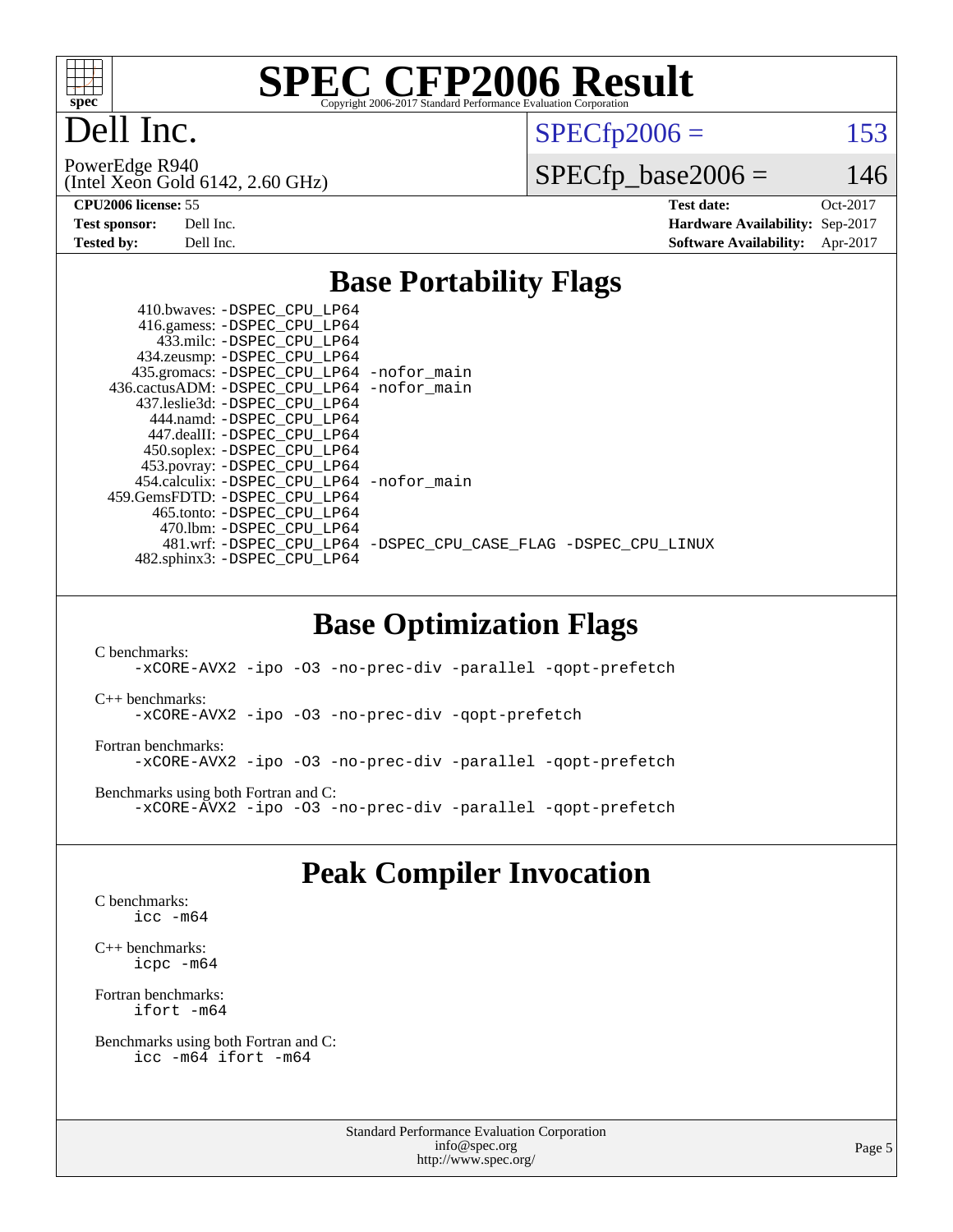

## Dell Inc.

 $SPECTp2006 = 153$ 

(Intel Xeon Gold 6142, 2.60 GHz) PowerEdge R940

 $SPECTp\_base2006 = 146$ 

**[CPU2006 license:](http://www.spec.org/auto/cpu2006/Docs/result-fields.html#CPU2006license)** 55 **[Test date:](http://www.spec.org/auto/cpu2006/Docs/result-fields.html#Testdate)** Oct-2017 **[Test sponsor:](http://www.spec.org/auto/cpu2006/Docs/result-fields.html#Testsponsor)** Dell Inc. **[Hardware Availability:](http://www.spec.org/auto/cpu2006/Docs/result-fields.html#HardwareAvailability)** Sep-2017 **[Tested by:](http://www.spec.org/auto/cpu2006/Docs/result-fields.html#Testedby)** Dell Inc. **[Software Availability:](http://www.spec.org/auto/cpu2006/Docs/result-fields.html#SoftwareAvailability)** Apr-2017

## **[Peak Portability Flags](http://www.spec.org/auto/cpu2006/Docs/result-fields.html#PeakPortabilityFlags)**

Same as Base Portability Flags

## **[Peak Optimization Flags](http://www.spec.org/auto/cpu2006/Docs/result-fields.html#PeakOptimizationFlags)**

[C benchmarks](http://www.spec.org/auto/cpu2006/Docs/result-fields.html#Cbenchmarks):

433.milc: basepeak = yes

 $470.$ lbm: basepeak = yes

 $482$ .sphinx3: basepeak = yes

[C++ benchmarks:](http://www.spec.org/auto/cpu2006/Docs/result-fields.html#CXXbenchmarks)

```
 444.namd: -prof-gen(pass 1) -prof-use(pass 2) -xCORE-AVX2(pass 2)
      -par-num-threads=1-ipo-O3(pass 2)-no-prec-div(pass 2) -fno-alias -auto-ilp32
```
447.dealII: basepeak = yes

 $450$ .soplex: basepeak = yes

```
 453.povray: -prof-gen(pass 1) -prof-use(pass 2) -xCORE-AVX2(pass 2)
        -par-num-threads=1-ipo-O3(pass 2)-no-prec-div(pass 2) -unroll4 -ansi-alias
```
[Fortran benchmarks](http://www.spec.org/auto/cpu2006/Docs/result-fields.html#Fortranbenchmarks):

```
410.bwaves: basepeak = yes 416.gamess: -prof-gen(pass 1) -prof-use(pass 2) -xCORE-AVX2(pass 2)
           -par-num-threads=1-ipo-O3(pass 2)-no-prec-div(pass 2) -unroll2 -inline-level=0 -scalar-rep-
   434.zeusmp: basepeak = yes
  437.leslie3d: basepeak = yes
459.GemsFDTD: -prof-gen(pass 1) -prof-use(pass 2) -xCORE-AVX2(pass 2)
           -par-num-threads=1-ipo-O3(pass 2)-no-prec-div(pass 2) -unroll2 -inline-level=0
           -qopt-prefetch -parallel
    465.tonto: -prof-gen(pass 1) -prof-use(pass 2) -xCORE-AVX2(pass 2)
           -par-num-threads=1-ipo-O3(pass 2)-no-prec-div-inline-calloc-qopt-malloc-options=3
           -auto -unroll4
```
Continued on next page

```
Standard Performance Evaluation Corporation
            info@spec.org
          http://www.spec.org/
```